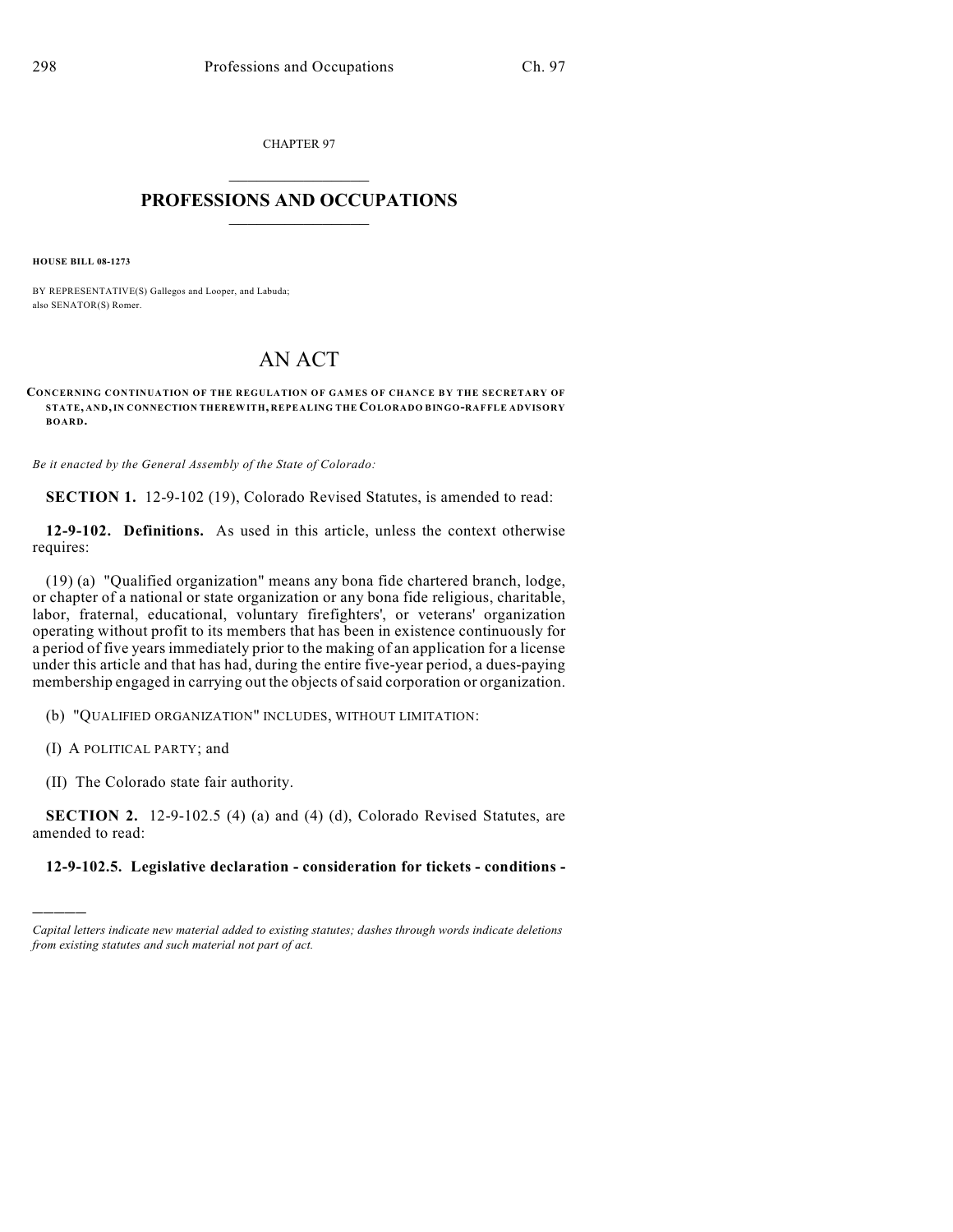**rules.** (4) (a) Notwithstanding subsection (2) of this section, and except as otherwise provided in paragraph (d) of this subsection (4), this section shall not authorize the award by a licensee, at premises where games of chance are conducted, of a cash prize in any amount, a prize that is redeemable for cash in any amount, or a prize of a product or service having a value greater than the amount established by the licensing authority pursuant to paragraph (d) of this subsection (4), whether or not a fee is paid for admission to the premises as a condition of participating in an award of prizes as set forth in subsection (2) of this section. Within ten days after the award of any prize, the licensee shall file with the licensing authority a written report containing a description of the prize, the value of the prize, and such other information as the licensing authority may require by rule. Any prize offered pursuant to this section shall be awarded by the end of the calendar quarter in which it was offered.

(d) The licensing authority may establish by rule the maximum amount or value of a CASH PRIZE OR A prize of a product or service that may be awarded; except that such maximum amount shall not be less than one thousand dollars.

**SECTION 3.** The introductory portion to 12-9-103 (1) and 12-9-103 (1) (b), Colorado Revised Statutes, are amended, and the said 12-9-103 is further amended BY THE ADDITION OF A NEW SUBSECTION, to read:

**12-9-103. Licensing authority - powers - rules - duties - license suspension or revocation proceedings - definitions.** (1) The secretary of state is hereby designated as the "licensing authority" of this article. As state licensing authority, the secretary of state's powers and duties are as follows:

(b) To supervise the administration and enforcement of this article and, in consultation with the board, to adopt, amend, and repeal rules and regulations governing the holding, operating, and conducting of games of chance, and the purchase of equipment, and the establishment of a schedule of reasonable fines, not to exceed one hundred dollars per citation, for violation by licensees of this article or of rules adopted pursuant to this article, to the end that games of chance shall be held, operated, and conducted only by licensees for the purposes and in conformity with the state constitution and the provisions of this article;

(6) (a) THE SECRETARY OF STATE SHALL CONFER WITH THE EXECUTIVE DIRECTOR OF THE DEPARTMENT OF REVENUE OR HIS OR HER DESIGNEE CONCERNING:

(I) THE DESIRABILITY AND PRACTICABILITY OF TRANSFERRING THE RESPONSIBILITY FOR ENFORCEMENT, LICENSING, OR BOTH UNDER THIS ARTICLE FROM THE SECRETARY OF STATE TO THE DEPARTMENT OF REVENUE;

(II) THE CONSTITUTIONAL AND STATUTORY CHANGES THAT WOULD BE NECESSARY TO EFFECTUATE SUCH TRANSFER; AND

(III) THE RECOMMENDATIONS OF THE SECRETARY OF STATE AND THE EXECUTIVE DIRECTOR OF THE DEPARTMENT OF REVENUE FOR ANY OTHER OR ADDITIONAL CONSTITUTIONAL OR STATUTORY CHANGES TO IMPROVE THE REGULATION OF BINGO AND RAFFLES IN COLORADO.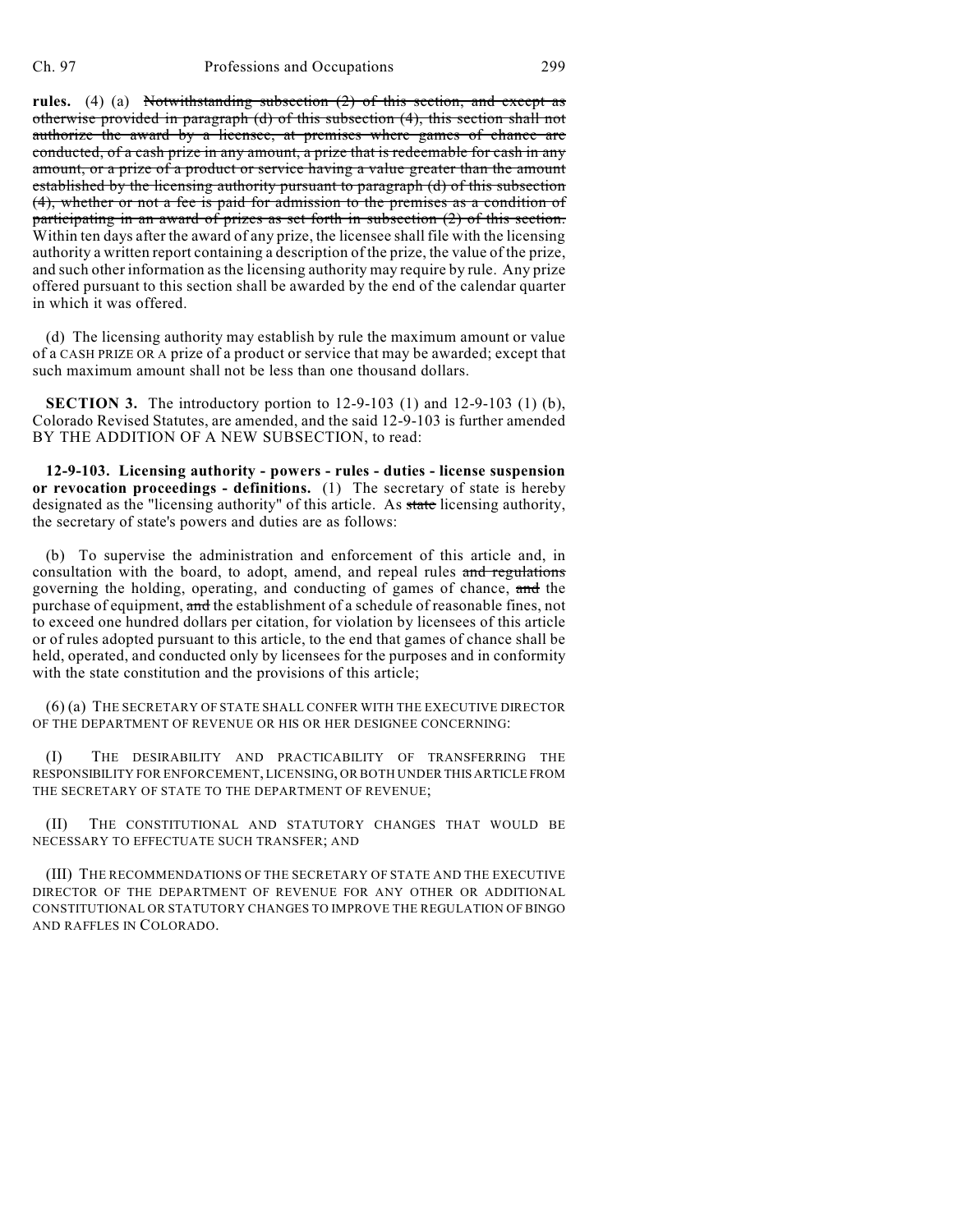(b) ON OR BEFORE DECEMBER 31, 2008, THE SECRETARY OF STATE AND THE EXECUTIVE DIRECTOR OF THE DEPARTMENT OF REVENUE SHALL JOINTLY PREPARE AND TRANSMIT A REPORT OF THEIR FINDINGS AND RECOMMENDATIONS TO THE HOUSE AND SENATE COMMITTEES ON FINANCE AND THE HOUSE AND SENATE COMMITTEES ON STATE, VETERANS, AND MILITARY AFFAIRS, OR THEIR SUCCESSOR COMMITTEES.

**SECTION 4. Repeal.** 12-9-105.3 (1) (e), Colorado Revised Statutes, is repealed as follows:

**12-9-105.3. Application for landlord license - fee.** (1) Each applicant for a landlord license shall file with the licensing authority a written application, duly executed and verified, in the form presented by the licensing authority, which application shall include, but not be limited to, the following information:

(e) A plan or blueprint of the facility to be rented and its dimensions, together with copies of the applicant's lease or deed to the premises and copies of all zoning, building, fire safety, and other clearances and permits for use of the premises as a commercial bingo facility; and

**SECTION 5.** 12-9-107 (7), Colorado Revised Statutes, is amended to read:

**12-9-107. Persons permitted to conduct games of chance - premises equipment - expenses.** (7) No licensee may hold, operate, or conduct a game of bingo or lotto more often than on one hundred fifty-eight occasions in any calendar year AS SPECIFIED BY THE LICENSING AUTHORITY BY RULE, AFTER CONSULTATION WITH THE BOARD.

**SECTION 6.** 12-9-202 (2) (a), Colorado Revised Statutes, is amended to read:

**12-9-202. Board - duties.** (2) The board shall offer advice to the licensing authority upon subjects which shall include, but are not limited to, the following:

(a) The types of charitable gaming activities to be conducted,  $\frac{d}{dt}$  and the rules for those activities, AND THE NUMBER OF OCCASIONS PER YEAR UPON WHICH A LICENSEE MAY HOLD, OPERATE, OR CONDUCT A GAME OF BINGO OR LOTTO;

**SECTION 7.** 12-9-301, Colorado Revised Statutes, is amended to read:

**12-9-301. Repeal - review of functions.** This article is repealed, effective July 1, 2008 JULY 1, 2017. Prior to such repeal, the licensing functions of the secretary of state and the functions of the Colorado bingo-raffle advisory board in the department of state shall be reviewed as provided for in section 24-34-104, C.R.S.

**SECTION 8. Repeal.** 24-34-104 (39) (b) (VIII) and (39) (b) (IX), Colorado Revised Statutes, are repealed as follows:

**24-34-104. General assembly review of regulatory agencies and functions for termination, continuation, or reestablishment.** (39) (b) The following agencies, functions, or both, shall terminate on July 1, 2008: